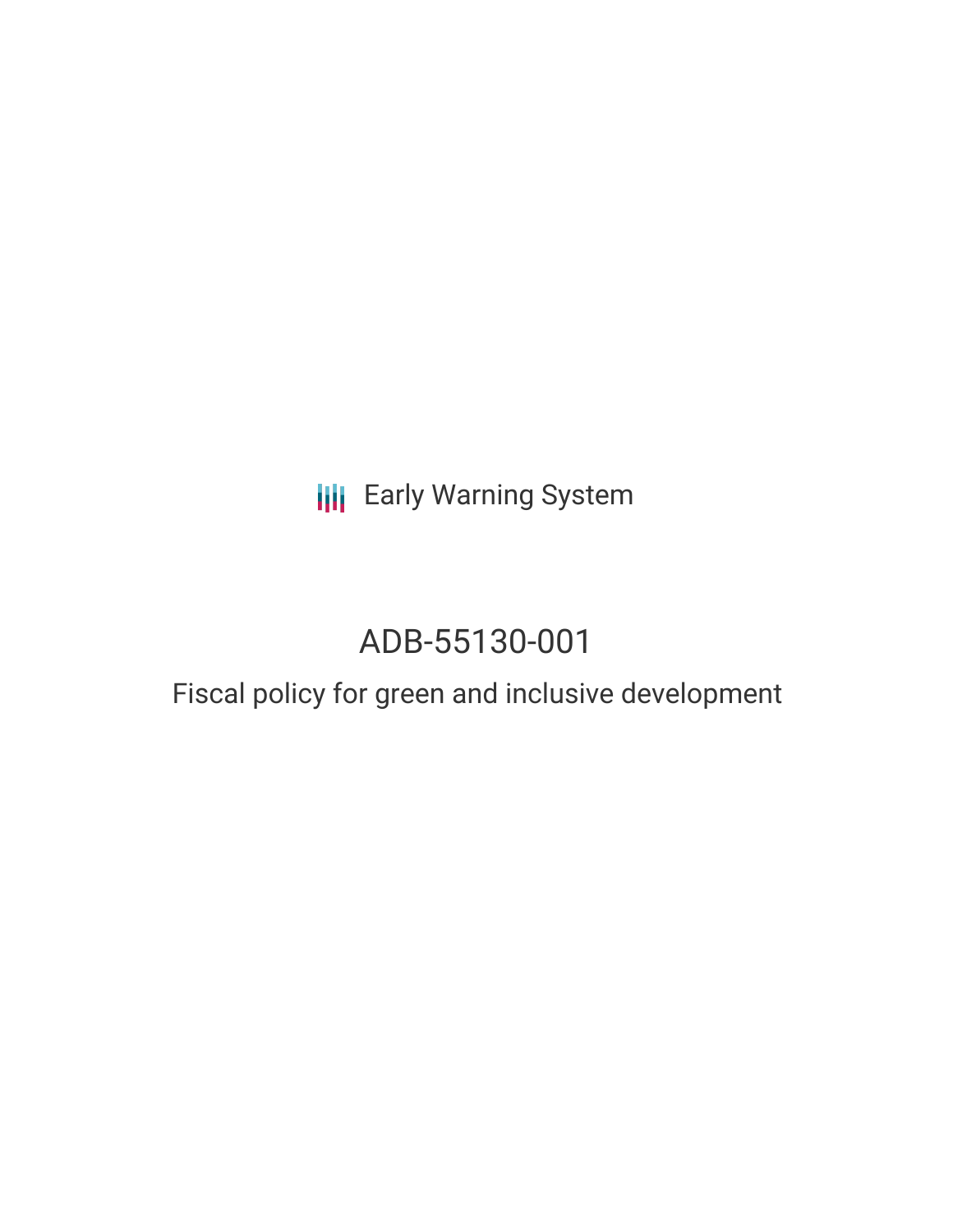

#### **Quick Facts**

| <b>Financial Institutions</b>  | Asian Development Bank (ADB)                |
|--------------------------------|---------------------------------------------|
| <b>Status</b>                  | Approved                                    |
| <b>Bank Risk Rating</b>        |                                             |
| <b>Voting Date</b>             | 2021-07-11                                  |
| <b>Sectors</b>                 | Climate and Environment, Law and Government |
| <b>Investment Type(s)</b>      | <b>Advisory Services</b>                    |
| <b>Investment Amount (USD)</b> | $$1.30$ million                             |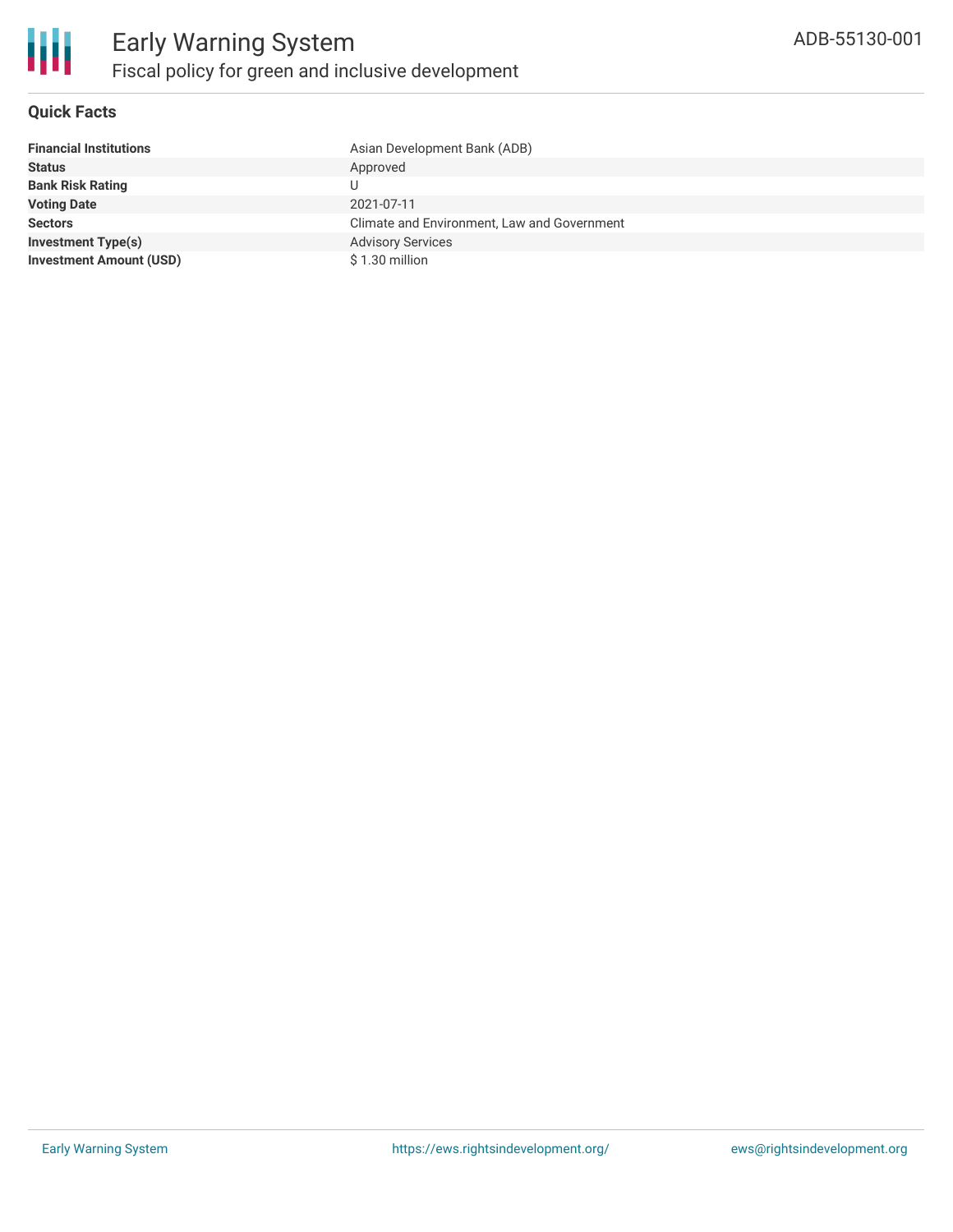

#### **Project Description**

According to ADB documents, the knowledge and support technical assistance (TA) will advance knowledge and policy insights on fiscal policies to support green and inclusive growth, with a focus on strengthening domestic resource mobilization (DRM), in developing Asia. The TA will carry out research by the Economic Research and Regional Cooperation Department (ERCD) in collaboration with leading global and regional experts, and findings will be shared and disseminated to policymakers and other stakeholders.

#### PROJECT RATIONALE AND LINKAGE TO COUNTRY/REGIONAL STRATEGY

Many DMCs generate inadequate tax revenues to fund public expenditure needed to meet the SDGs. While a generally prudent approach to fiscal policy has helped promote macroeconomic stability across the region, a weak tax base has hindered government spending on public goods and services needed to promote sustainable and inclusive growth. It has limited the scope for governments to reduce inequality through transfers, including adequate social assistance. Weak tax revenues also increase the reliance on less reliable and costly forms of finance and threatens debt sustainability. While some DMCs made progress lifting tax revenues prior to the COVID-19 pandemic, revenues were, on average, considerably lower compared to advanced economies and many developing country peers. Fiscal policy is one of the most politically challenging areas of public policy. Increasing taxes or reducing public spending is invariably unpopular and fiscal policy reforms that may be in the broader interests of society can be stymied by powerful vested interests who stand to lose. Successful fiscal policy reform therefore requires strong political buy in. Knowledge products that provide fresh evidence on the impact of fiscal policies can play an important role in supporting policy reform deliberations as well as mustering reform support.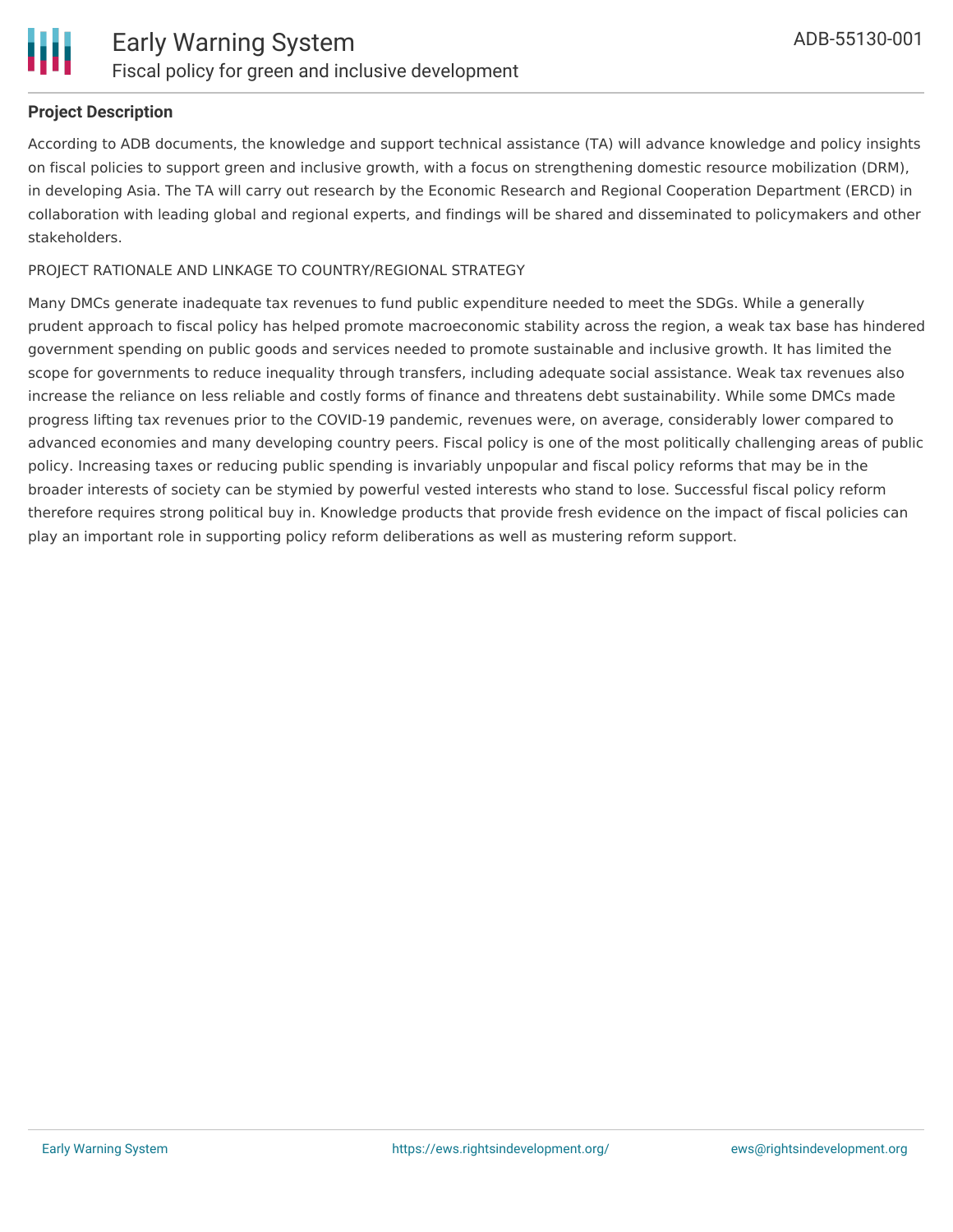

# Early Warning System Fiscal policy for green and inclusive development

### **Investment Description**

Asian Development Bank (ADB)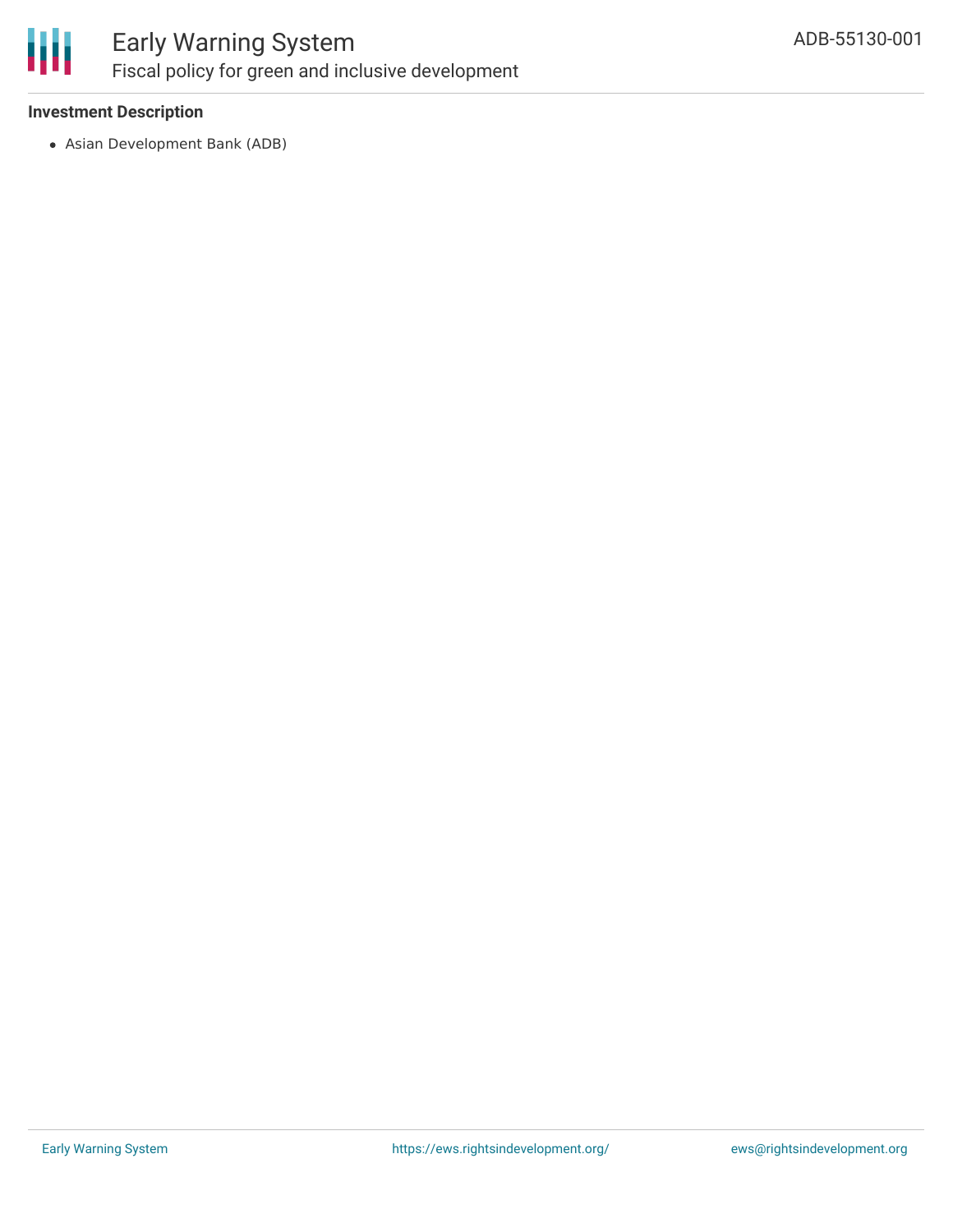## **Contact Information**

| Responsible ADB Officer                                                          | Hill, Samuel C.                    |
|----------------------------------------------------------------------------------|------------------------------------|
| Responsible ADB Department Economic Research and Regional Cooperation Department |                                    |
| Responsible ADB Division                                                         | Office of the Chief Economist, ERD |
|                                                                                  | Asian Development Bank             |
| Executing Agencies                                                               | 6 ADB Avenue,                      |
|                                                                                  | Mandaluyong City 1550, Philippines |

#### ACCESS TO INFORMATION

You can submit an information request for project information at: https://www.adb.org/forms/request-information-form

ADB has a two-stage appeals process for requesters who believe that ADB has denied their request for information in violation of its Access to Information Policy. You can learn more about filing an appeal at: https://www.adb.org/site/disclosure/appeals

#### ACCOUNTABILITY MECHANISM OF ADB

The Accountability Mechanism is an independent complaint mechanism and fact-finding body for people who believe they are likely to be, or have been, adversely affected by an Asian Development Bank-financed project. If you submit a complaint to the Accountability Mechanism, they may investigate to assess whether the Asian Development Bank is following its own policies and procedures for preventing harm to people or the environment. You can learn more about the Accountability Mechanism and how to file a complaint at: http://www.adb.org/site/accountability-mechanism/main.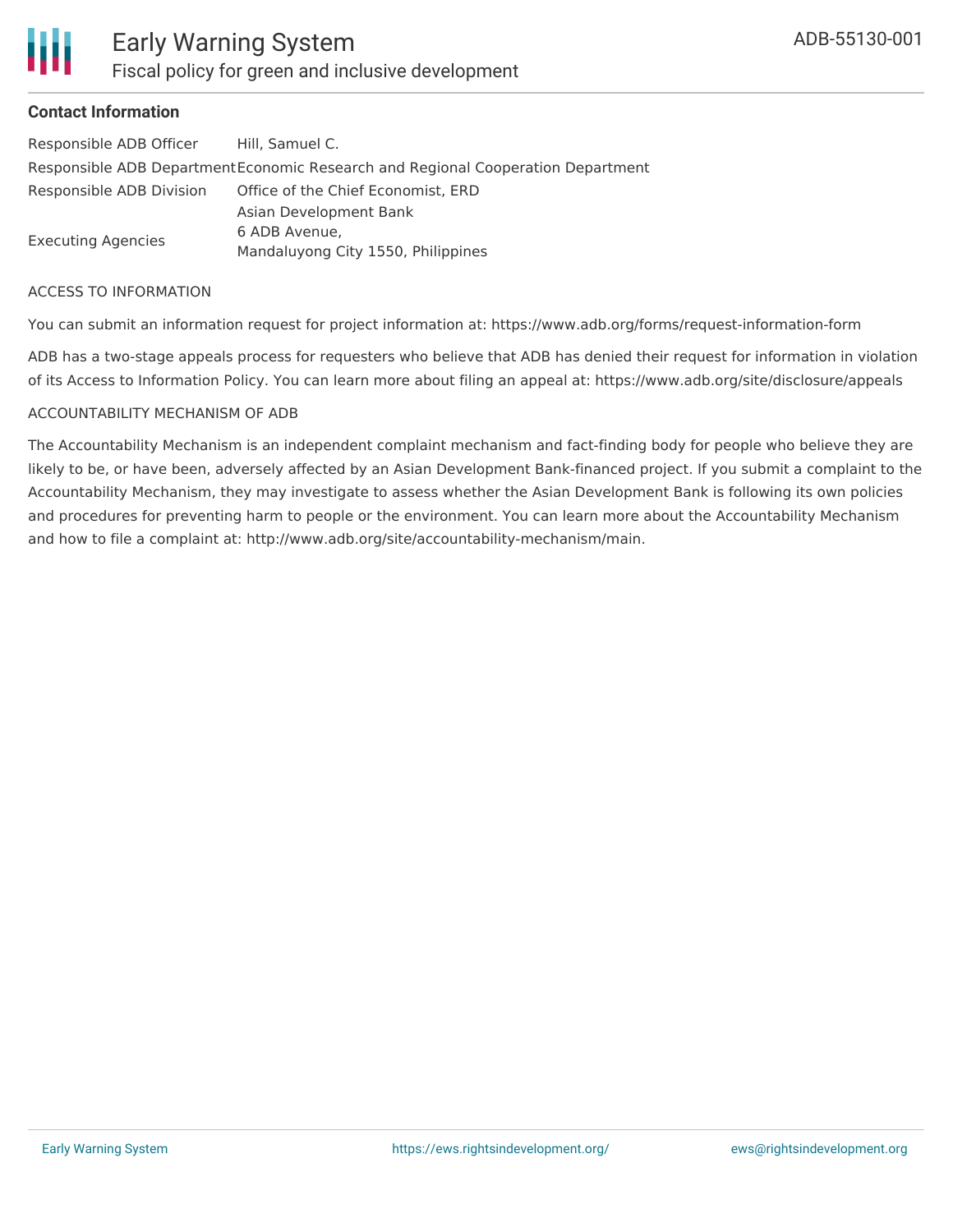

## Early Warning System Fiscal policy for green and inclusive development

#### **Bank Documents**

- Fiscal Policy for Green and Inclusive [Development:](https://ewsdata.rightsindevelopment.org/files/documents/01/ADB-55130-001_7fFKMrL.pdf) Technical Assistance Report [\[Original](https://www.adb.org/projects/documents/reg-55130-001-tar) Source]
- Project [Disclosure](https://ewsdata.rightsindevelopment.org/files/documents/01/ADB-55130-001.pdf) PDF [\[Original](https://www.adb.org/printpdf/projects/55130-001/main) Source]